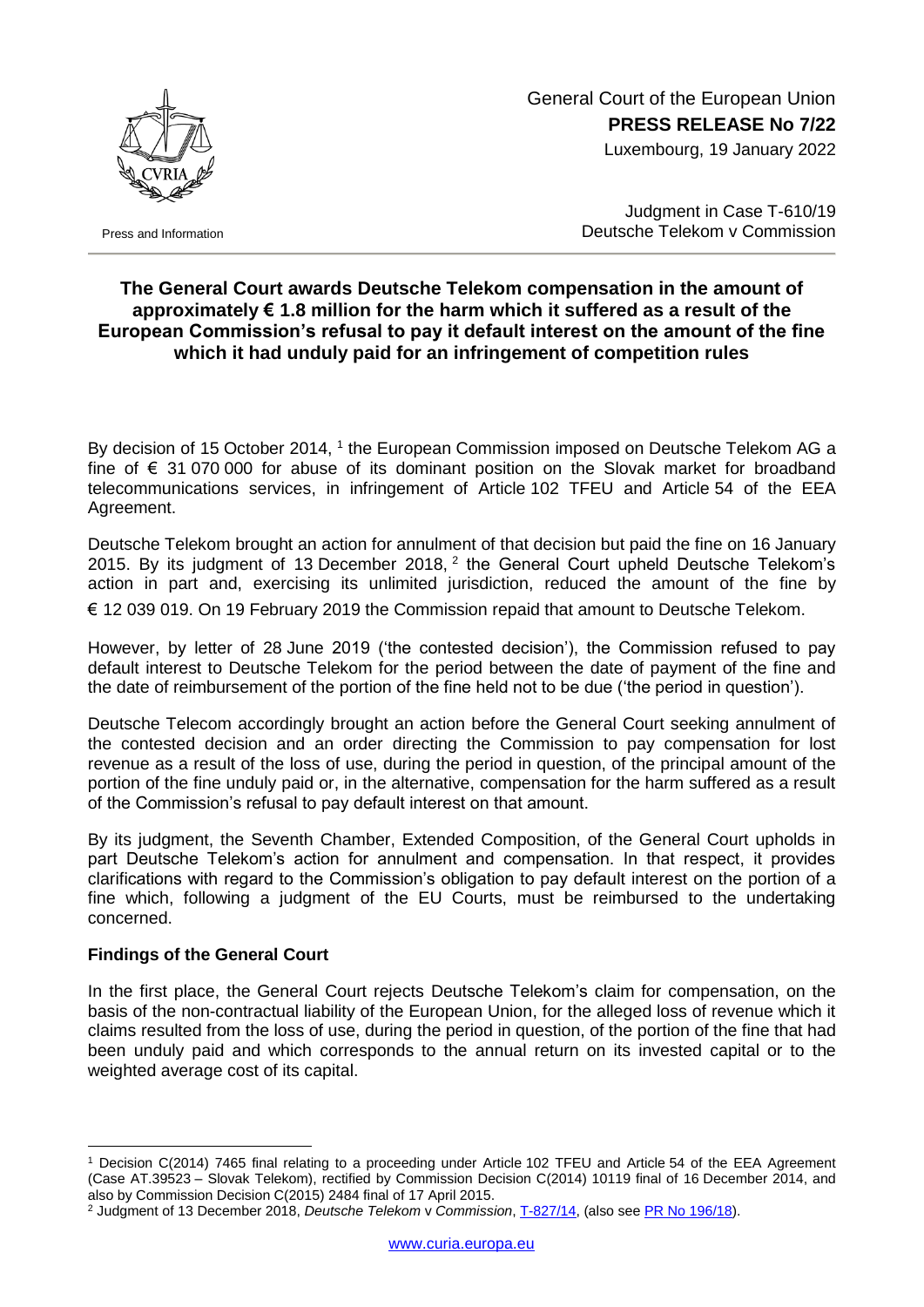In that regard, the General Court notes that, in order for the European Union to incur noncontractual liability, a number of cumulative conditions must be satisfied: there must be a sufficiently serious breach of a rule of law conferring rights on individuals; the damage must actually have occurred; and there must be a causal link between the breach and the harm suffered, these being matters which the applicant must prove.

In the present case, however, Deutsche Telekom failed to adduce conclusive proof of the actual and certain nature of the harm alleged. More specifically, Deutsche Telekom demonstrated neither that it would necessarily have invested the amount of the fine that had been unduly paid in its business nor that the loss of the use of that amount led it to abandon specific and actual projects. Deutsche Telekom had also failed in this context to demonstrate that it did not have the necessary funds to take advantage of an investment opportunity.

In the second place, the General Court addresses Deutsche Telekom's claim, put forward in the alternative, for compensation for infringement of Article 266 TFEU, the first paragraph of which provides for the obligation on institutions whose act has been declared void by a judgment of the EU Courts to take all necessary measures to comply with that judgment.

The General Court notes, first, that, by imposing on the institutions the obligation to take all necessary measures to comply with the judgments of the EU Courts, the first paragraph of Article 266 TFEU confers rights on the individuals who have been successful in their actions before those Courts. Second, the General Court notes that default interest represents an essential component of the obligation on the institutions under that provision to restore an applicant to his, her or its original position. It therefore follows from that provision that, in the event of cancellation and reduction of a fine imposed on an undertaking for infringement of competition rules, there is **an obligation on the Commission to repay the amount of the fine unduly paid together with default interest**.

The General Court clarifies that, since the applicable financial legislation <sup>3</sup> gives companies which have provisionally paid a fine that is later cancelled and reduced a right to claim restitution, and since the cancellation and reduction of the amount of the fine made by the EU Courts have retroactive effect, **Deutsche Telekom's claim existed and certain as to its maximum amount at the date of the provisional payment of the fine.** The Commission was therefore required, under the first paragraph of Article 266 TFEU, to pay default interest on the portion of the fine held not to be due by the General Court, for the entire period in question. That obligation is designed to provide compensation at a standard rate for the loss of use of the monies owed in connection with an objective delay and to encourage the Commission to exercise particular care when adopting a decision involving the payment of a fine.

The General Court adds that, contrary to what the Commission has submitted, the obligation to pay default interest does not conflict with the deterrent function of fines in competition cases, since that deterrent function is necessarily taken into account by the EU Courts when exercising their unlimited jurisdiction to reduce, with retroactive effect, the amount of a fine. Moreover, the deterrent function of fines must be reconciled with the principle of effective judicial protection set out in Article 47 of the Charter of Fundamental Rights of the European Union, compliance with which is ensured by means of judicial review as provided for in Article 263 TFEU, supplemented by the unlimited jurisdiction in respect of the amount of the fine.

The General Court also rejects the other arguments put forward by the Commission.

1

First, **even if the amount of the fine paid by the applicant did not yield interest while it was in the Commission's possession, the Commission was required**, following the judgment of the General Court of 13 December 2018, **to reimburse to the applicant the portion of the fine held** 

<sup>3</sup> Commission Delegated Regulation (EU) No 1268/2012 of 29 October 2012 on the rules of application of Regulation (EU, Euratom) No 966/2012 of the European Parliament and of the Council on the financial rules applicable to the general budget of the Union (OJ 2012 L 362, p. 1) and Regulation (EU, Euratom) No 966/2012 of the European Parliament and of the Council of 25 October 2012 on the financial rules applicable to the general budget of the Union and repealing Council Regulation (EC, Euratom) No 1605/2002 (OJ 2012 L 298, p. 1).